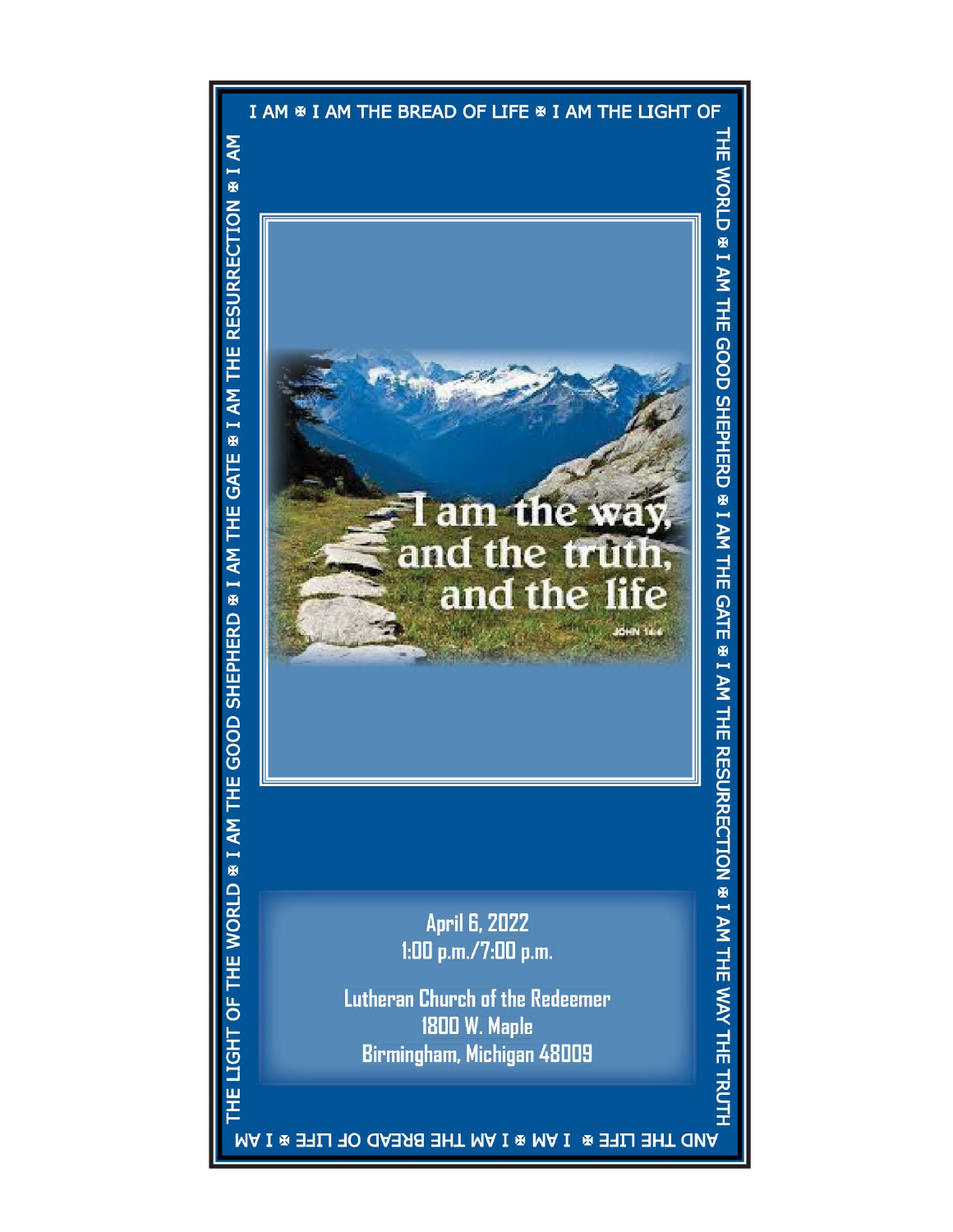# I AM STATEMENTS April 6, 2022 Theme: I Am The Way, The Truth, and The Life

### **As We Gather**

"I Yam What I Yam" said Popeye the sailor man. It was a way to identify who he was, a sailor man. This Lent our theme will be the great I Am statements of Jesus. Like Popeye, He was identifying who and what He was about. When Jesus says "I Am" He is claiming to be God, and so He is.

| <b>Prelude</b> | Rick Helderop, organist |
|----------------|-------------------------|
|                |                         |

**Opening Hymn 4** God Himself is Present

- 1. God Himself is present: let us now adore Him And with awe appear before Him. God is in His temple - All within keep silence, prostrate lie with deepest rev'rence. Him alone God we own, Him, our God and Savior; praise His name forever.
- 2. God Himself is present: Hear the harps resounding; See the hosts the throne surrounding! "Holy, holy, holy" - Hear the hymn ascending, songs of saints and angels blending. Bow Thine ear to us here: hear, O Christ, the praises that Thy church now raises.
- 3. O Thou fount of blessing, purify my spirit, Trusting only in Thy merit. Like the holy angels, Who behold Thy glory, may I ceaselessly adore Thee. Let Thy will ever still rule Thy Church terrestrial as the hosts celestial.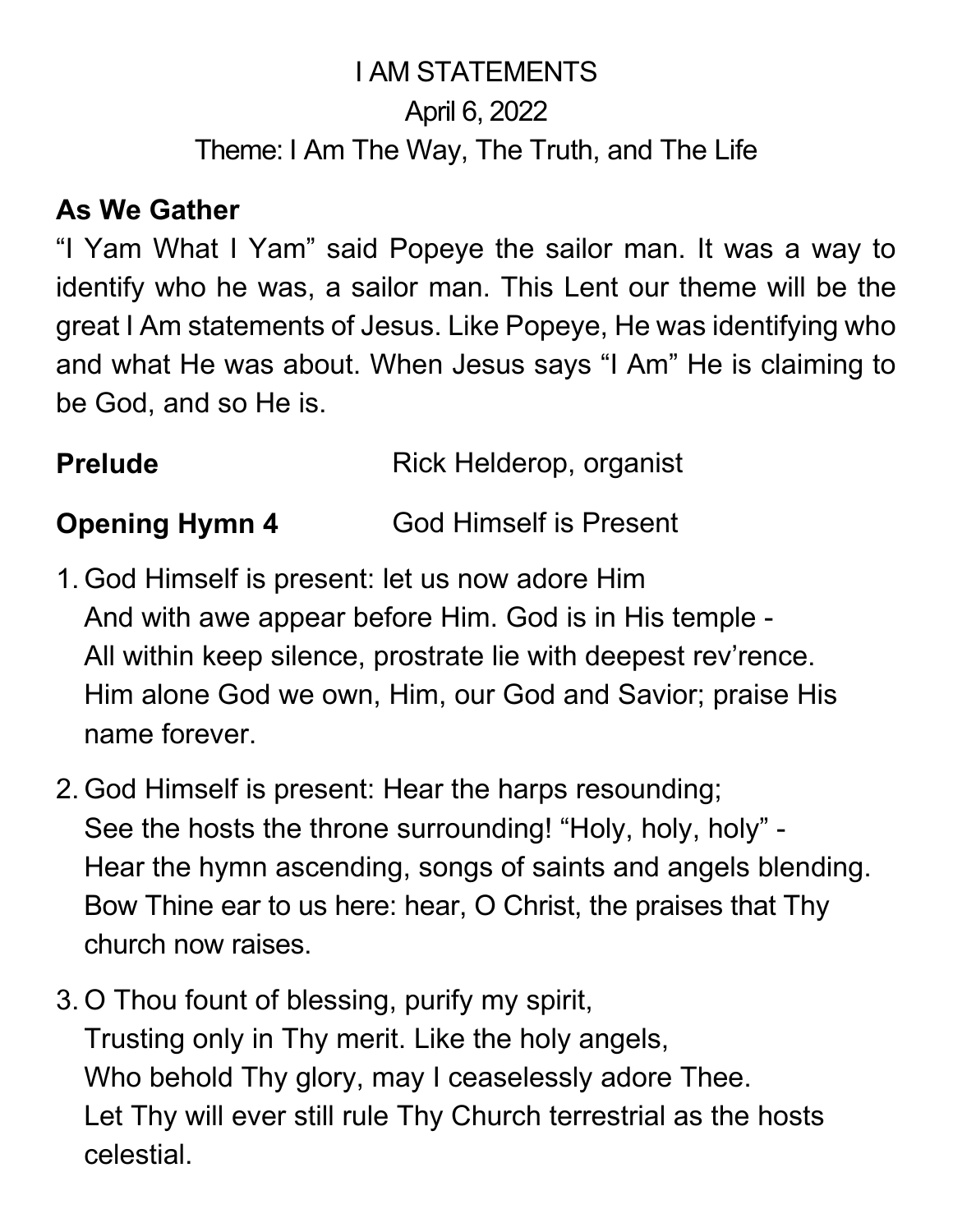## **Invocation**

P:In the name of the Father and of the + Son and of the Holy Spirit. **C:Amen.**

## **Responsive Reading**

- P:We have added to the cross today the mocking sign that hung above the head of our Lord, which read, "This is Jesus, the King of the Jews." This sign forever symbolizes our spiritual deadness. In our disobedience and death we mock a Kingdom we do not want --- while through His death the Ruler of that Kingdom offers us life.
- **C:Lord Jesus, deliver us from our spiritual deadness. We do not know what it means to live the life of Your Kingdom, to walk in step with Your Spirit. Help us say "no" to our desire for earthly kingdoms. Help us say "yes" to the cross.**
- P:The sign was meant to mock a "king" whose life ended, absurdly, on a cross. Instead, it signifies our inability --- or unwillingness -- to believe in a Messiah who suffers, because we want a Messiah who conquers.
- **C:Lord Jesus, in our desire for power and prestige we miss out on Your coming Kingdom. We think being seated with You means having positions of power. Help us say "no" to our passion for earthly success. Help us say "yes" to the cross.**
- P:With this sign we passed judgment upon God's nature as revealed in Christ. But the sign actually reveals our true nature as children of wrath.
- **C:Lord Jesus, Your cross exposes all the ways we are not like You. We confess the difference between Your life and ours. Help us say "no" to our self-confident boastings. Help say "yes" to the cross.**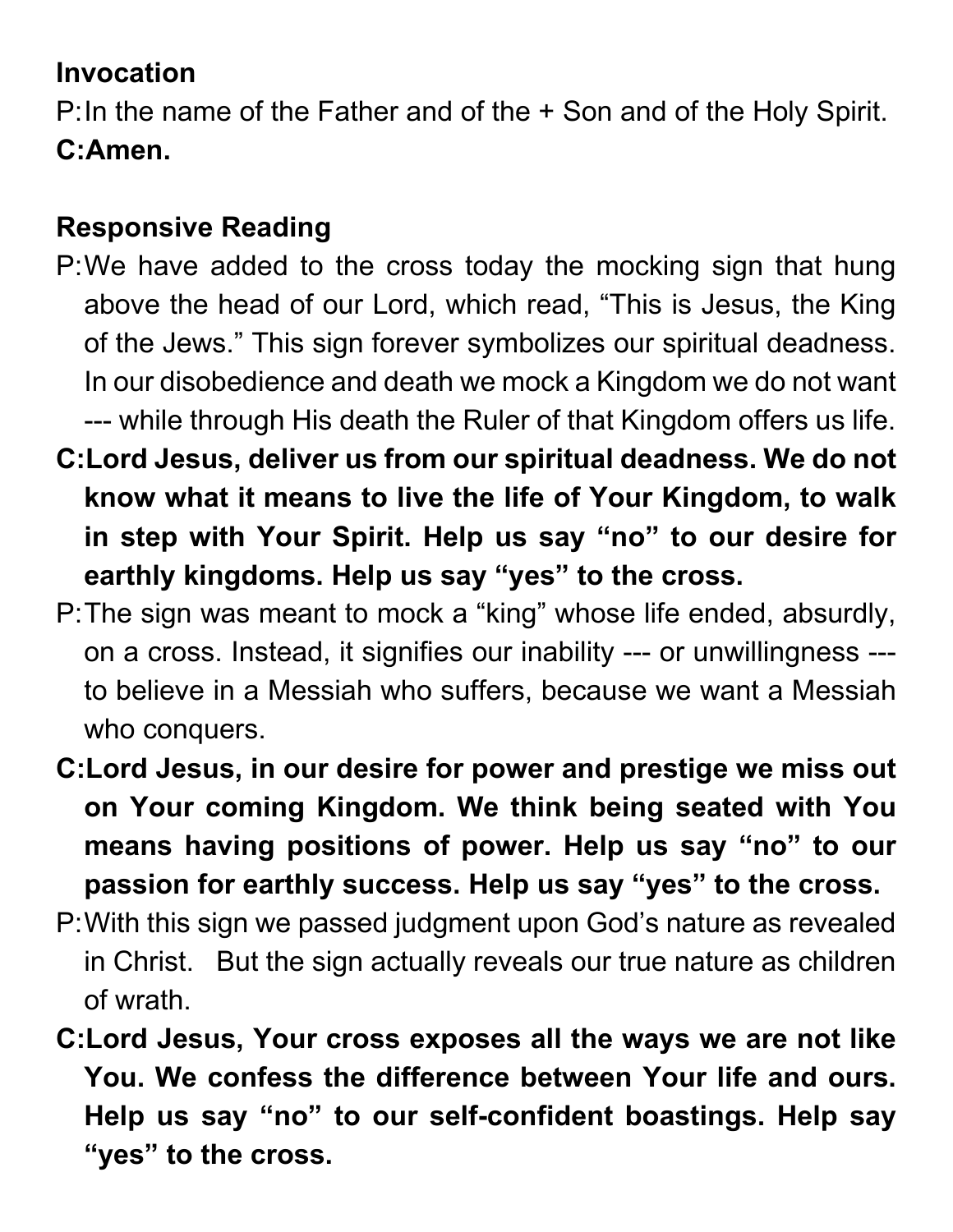P: Almighty God, Your cross reveals our true nature. We look at Your Son, and we look at ourselves, and we confess the great difference. Deliver us from our selves; we admit our helplessness apart from Your grace. Thank You for Your kindness, for the riches of Your grace to us in Christ. Create us anew in Christ Jesus for the way of life You have prepared for us. Make us like Your Son, we pray. Amen.

### **Children's Message - 7 PM**

### **Old Testament Lesson** Isaiah 43:1-2

But now, this is what the Lord says — he who created you, Jacob, he who formed you, Israel: "Do not fear, for I have redeemed you; I have summoned you by name; you are mine. When you pass through the waters, I will be with you; and when you pass through the rivers, they will not sweep over you. When you walk through the fire, you will not be burned; the flames will not set you ablaze."

### **Gospel Lesson** John 14:1-6

"Do not let your hearts be troubled. You believe in God; believe also in me. My Father's house has many rooms; if that were not so, would I have told you that I am going there to prepare a place for you? And if I go and prepare a place for you, I will come back and take you to be with me that you also may be where I am. You know the way to the place where I am going." Thomas said to him, "Lord, we don't know where you are going, so how can we know the way?" Jesus answered, "I am the way and the truth and the life. No one comes to the Father except through me."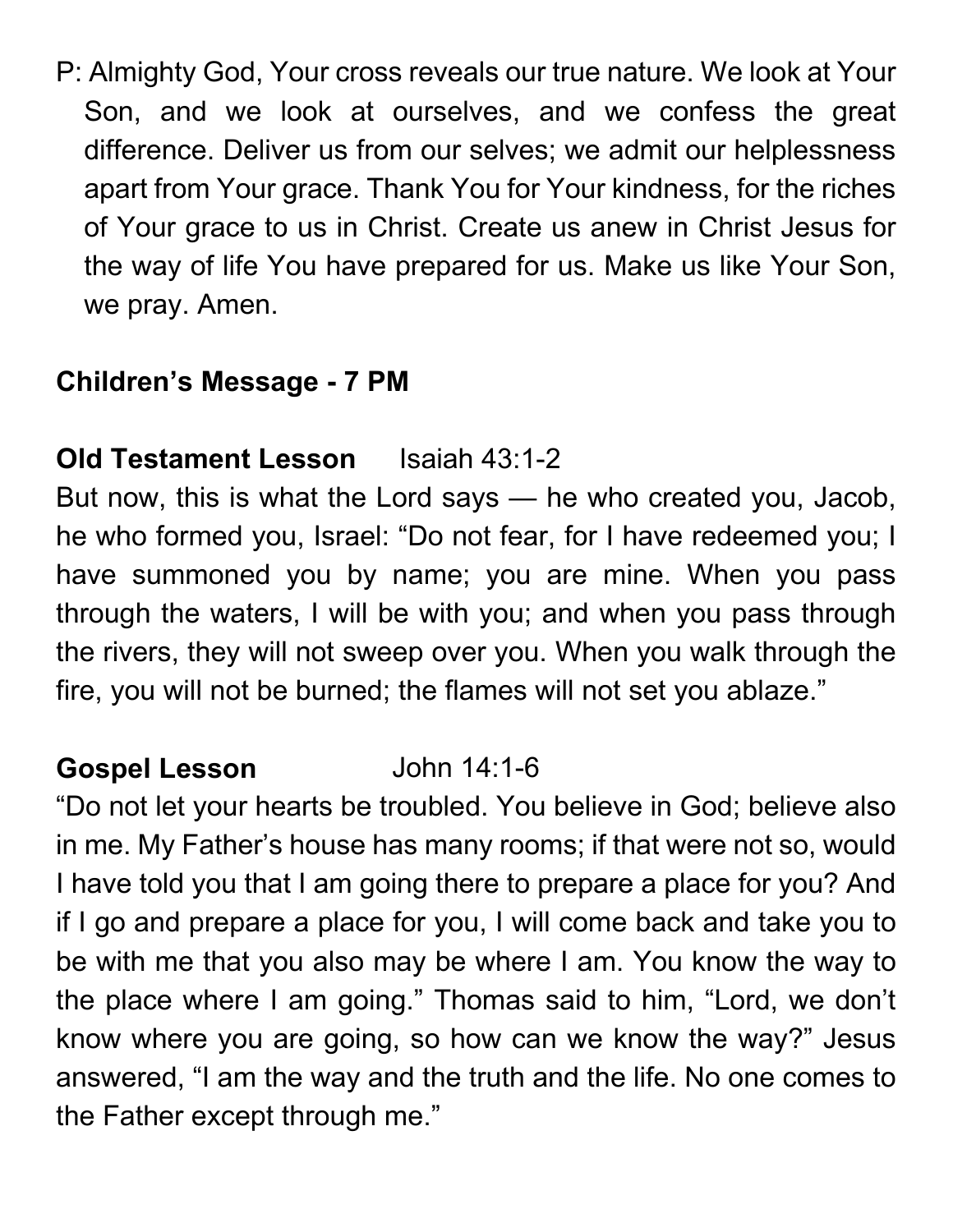- 1. Jesus, Savior, pilot me Over life's tempestuous sea; Unknown waves before me roll, Hiding rock and treach'rous shoal. Chart and compass come from Thee: Jesus, Savior, pilot me.
- 2. As a mother stills her child, Thou canst hush the ocean wild; Boist'rous waves obey Thy will When Thou say'st to them, "Be still!" Wondrous Sov'reign of the sea, Jesus, Savior, pilot me.
- 3. When at last I near the shore And the fearful breakers roar 'Twixt me and the peaceful rest, Then, while leaning on Thy breast, May I hear Thee say to me, "Fear not, I will pilot thee."

**Sermon** John 14:1-6 "I Am The Way, The Truth, and The Life" Vicar James Greenwalt

**Voluntary Come Home - Courtney** Sue Helderop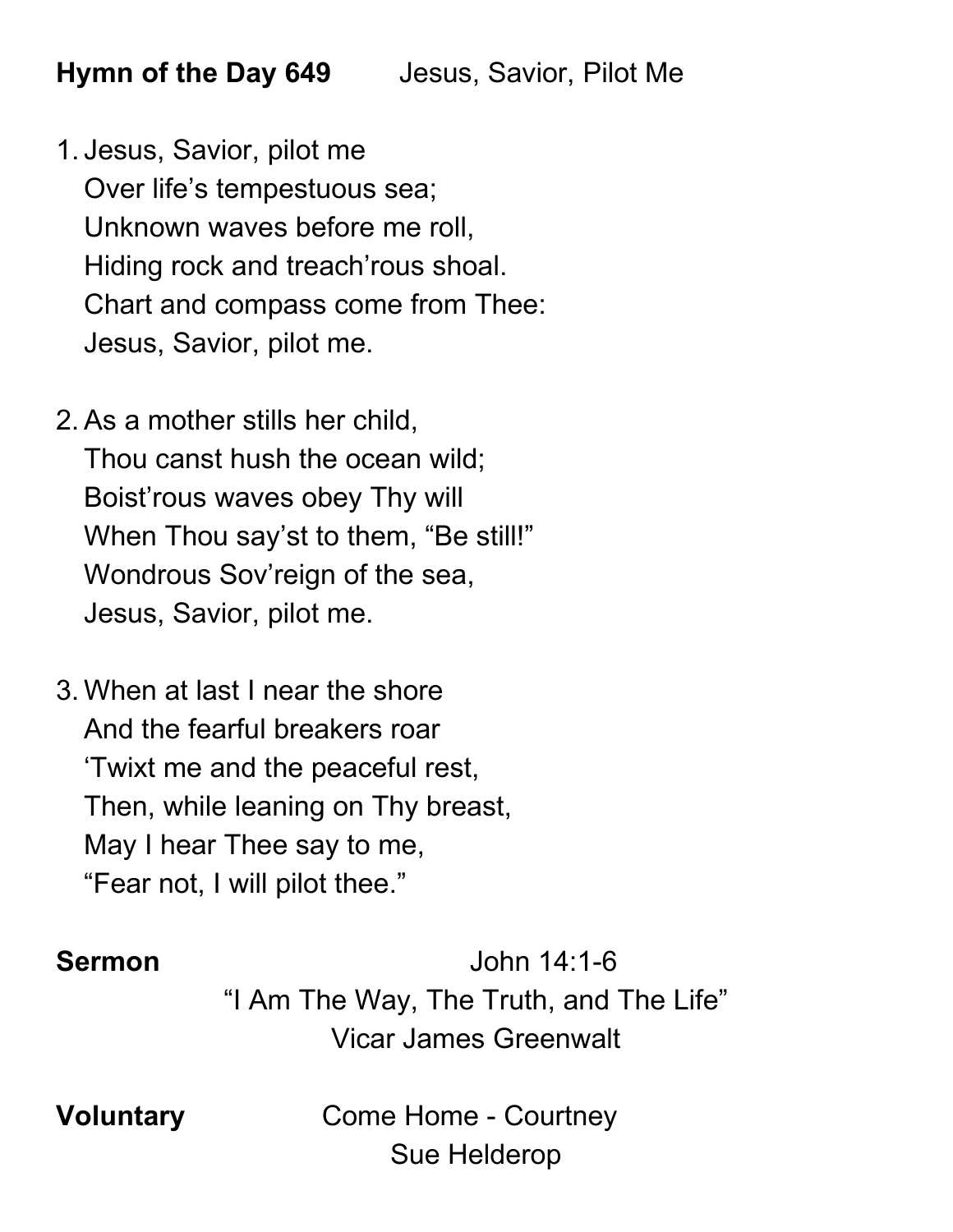### **Prayer of the Church**

## **Lord's Prayer**

## **Benediction**

# **Closing Hymn 151** Christ, the Life of All the Living

- 1. Christ, the Life of all the living, Christ, the death of death, our foe, Who, Thyself for me once giving to the darkest depths of woe, - Thro' your suff'rings, death, and merit I eternal life inherit: Thousand, thousand thanks shall be, dearest Jesus, unto Thee.
- 2. Thou, ah! Thou, hast taken on Thee bonds and stripes, a cruel rod;

Pain and scorn were heaped upon Thee, O Thou sinless Son of God!

Thus didst Thou my soul deliver from the bonds of sin forever. Thousand, thousand thanks shall be, dearest Jesus, unto Thee.

3. Thou hast born the smiting only that my wounds might all be whole;

Thou hast suffered, sad and lonely, rest to give my weary soul; Yea, the curse of God enduring, blessing unto me securing. Thousand, thousand thanks shall be, dearest Jesus, unto Thee.

**Postlude** Rick Helderop, organist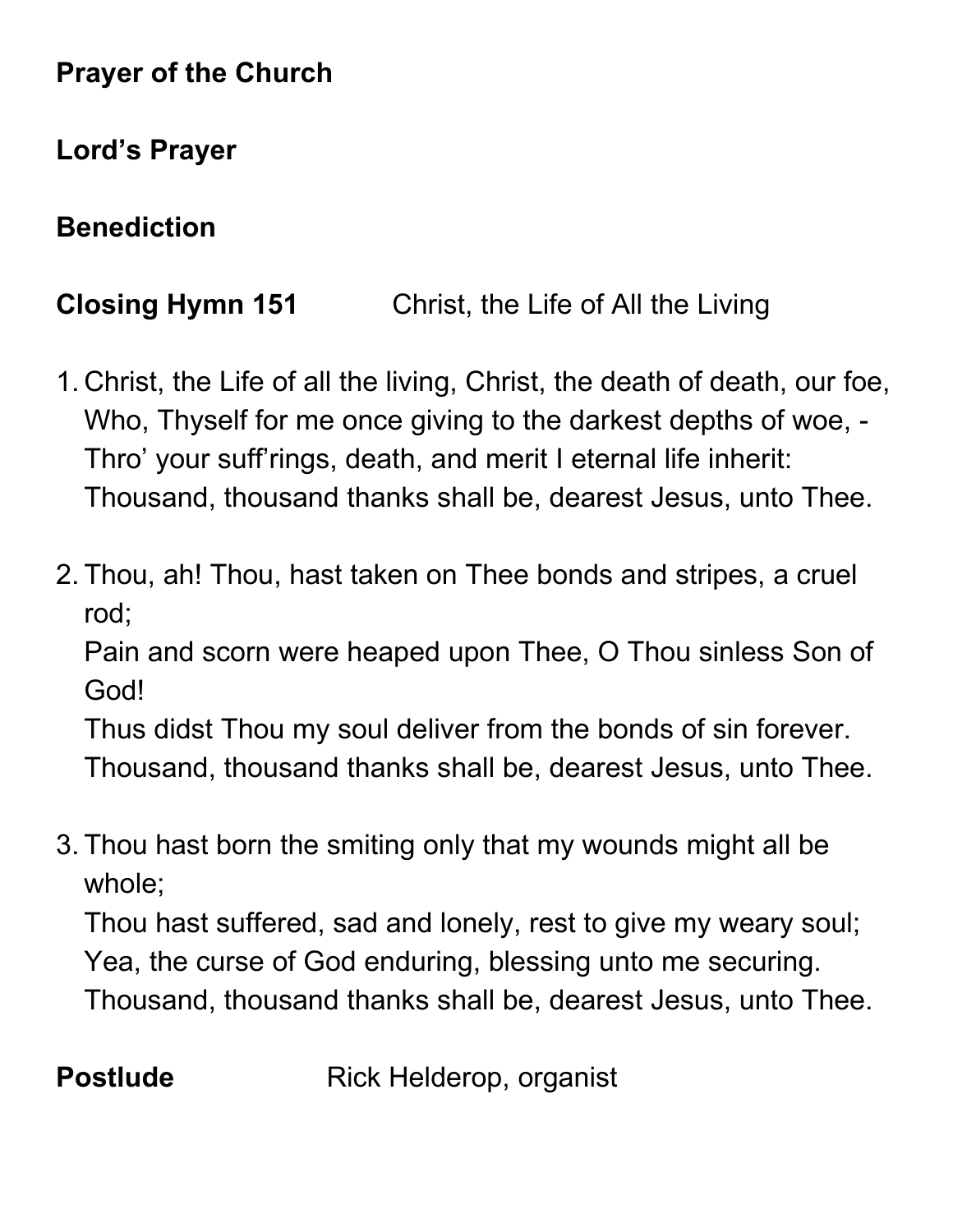Thanks and appreciation to:

Sue Helderop for providing special music at the services.

### **Ushers**

1:00 - Bob Stewart 7:00 - Mike Grattan, captain; Rick McDonald, Andrew Tafel, Bob Smith, Eric Rolf, Ron Lalone

Altar Guild

Kathy Eley, Cheryl Schiller, Ginny Breckenfeld, Tillie Browett, Lynn Duerr, Katie Moigis, and Tracey Fish

Audio/Video Operators

7:00 - Greg Merryman and David Hardoin

Our Lenten Meal Preparers: (lunch): Karen Rose (supper): Michele Margosian

Rev. Randall J. Schlak, Senior Pastor James Greenwalt, Vicar